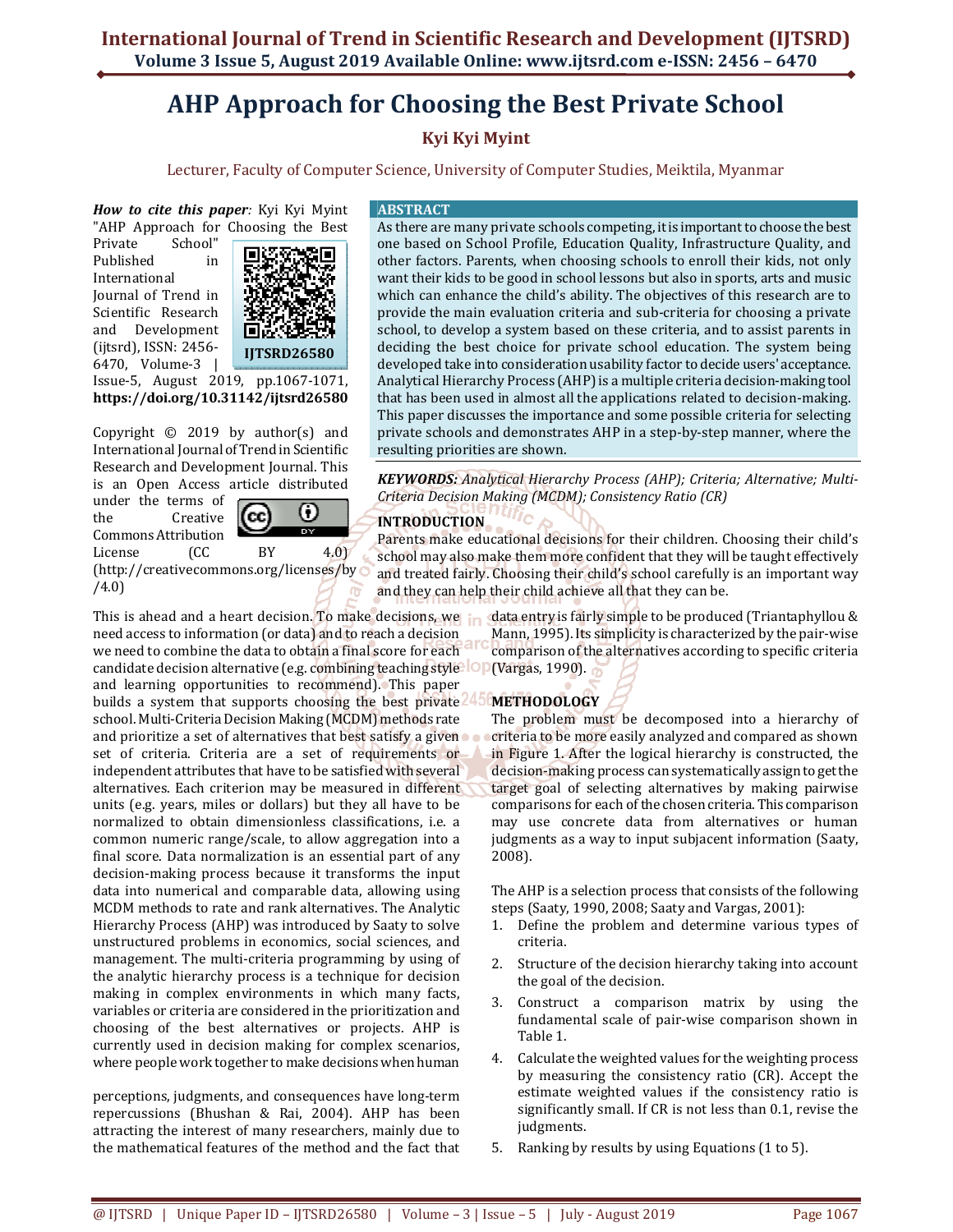## International Journal of Trend in Scientific Research and Development (IJTSRD) @ www.ijtsrd.com eISSN: 2456-6470



**Fig. 1: AHP example of approaching goal for choosing the best private school** 

$$
C_1 = \sum_{j=1}^r X_1 \times A_j \times C_{alternatives}
$$

$$
C_2 = \sum_{j=1}^{6} X_2 \times B_j \times C_{alternatives}
$$

$$
C_3 = \sum_{j=1}^{6} X_3 \times C_j \times C_{alternatives}
$$



#### **Table1 Numerical relation scales**

| <b>Intensity of important</b> | <b>Definition</b>                |
|-------------------------------|----------------------------------|
|                               | Equal importance                 |
|                               | More importance                  |
|                               | Much More importance             |
|                               | Very Much More strong            |
|                               | <b>Extremely More importance</b> |
| 2,4,6,8                       | Intermediate values              |

#### **DETERMINING THE COMPARISON MATRIX AND WEIGHTED VALUES BY ENSURING CR**

The first level of the hierarchy involved four major criteria: school profile criteria, education quality criteria, infrastructure quality criteria and other criteria. The 4 main criteria are decomposed into 24 sub-factors: A1 to A7, B1 to B6, C1 to C6 and D1 to D5. 4 first-level criteria and 24 subcriteria are given in Table 1.

| <b>Criteria</b> | <b>Definitions</b>            | Sub-Criteria        | <b>Definitions</b>                                                    |
|-----------------|-------------------------------|---------------------|-----------------------------------------------------------------------|
| X <sub>1</sub>  | <b>School Profile</b>         | A <sub>1</sub>      | School location                                                       |
|                 |                               | A2                  | Campus area                                                           |
|                 |                               | A3                  | School policy                                                         |
|                 |                               | A <sub>4</sub><br>۰ | School size<br>š<br>$\begin{array}{c} \bullet \\ \bullet \end{array}$ |
|                 |                               | A <sub>5</sub>      | Pass rate<br>o.<br>۰                                                  |
|                 |                               | A6<br>$\bullet$     | <b>Education</b> fee                                                  |
|                 |                               | A7                  | Security system                                                       |
| X <sub>2</sub>  | <b>Education Quality</b>      | B <sub>1</sub>      | Teacher's qualification                                               |
|                 |                               | B2                  | Teaching aids                                                         |
|                 |                               | <b>B3</b>           | School's curriculum                                                   |
|                 |                               | <b>B4</b>           | Time table                                                            |
|                 |                               | <b>B5</b>           | Cooperation with local and International Institutions                 |
|                 |                               | <b>B6</b>           | Soft skill activity                                                   |
| X <sub>3</sub>  | <b>Infrastructure Quality</b> | C <sub>1</sub>      | <b>Building type</b>                                                  |
|                 |                               | C <sub>2</sub>      | Class-room                                                            |
|                 |                               | C <sub>3</sub>      | Furniture quality                                                     |
|                 |                               | C <sub>4</sub>      | Play-ground                                                           |
|                 |                               | C <sub>5</sub>      | Tennis ground                                                         |
|                 |                               | C <sub>6</sub>      | Swimming pool                                                         |
| X <sub>4</sub>  | Others                        | D <sub>1</sub>      | Excursion program                                                     |
|                 |                               | D <sub>2</sub>      | Transportation program                                                |
|                 |                               | D <sub>3</sub>      | Health-care                                                           |
|                 |                               | D <sub>4</sub>      | <b>Environmental Clearness</b>                                        |
|                 |                               | D <sub>5</sub>      | Happiness                                                             |

After the hierarchy has been established, the main 4 criteria must be evaluated in pairs so as to determine the relative importance between them and their relative weighted values to approach the goal. The evaluation begins by determining the relative weighted values of the initial 4 criteria groups shown in Figure 1. Table 2 shows the normalization values between the criteria that have been determined by collecting data about the private school. The contribution of each criterion is determined by using the priority weight vector (or Eigenvector). The Eigenvector shows the relative weights between each criterion; it is obtained in an approximate manner by calculating the mathematical average of all criteria, as depicted in Table 2. We can observe that the sum of all values from the vector is always equal to one (1). The exact calculation of the Eigenvector is determined by ensuring CR.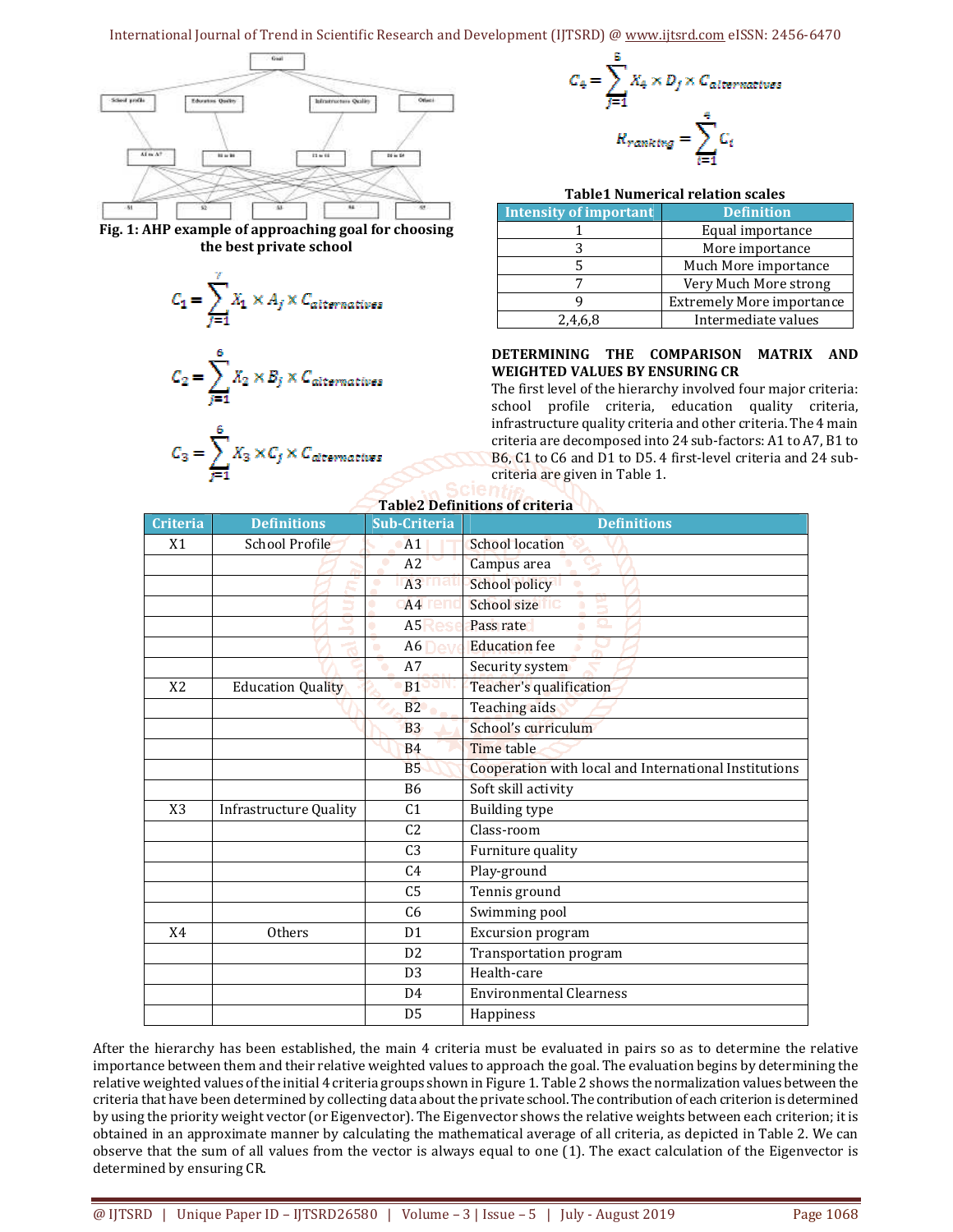#### International Journal of Trend in Scientific Research and Development (IJTSRD) @ www.ijtsrd.com eISSN: 2456-6470

The results from Table 2 show that the education quality of the private school is more important than other criteria. The second importance is school profile to select the best private school.

| ликипанстон таласо от сонграндон паснилами п служетског том |           |        |        |           |                     |  |  |  |  |
|-------------------------------------------------------------|-----------|--------|--------|-----------|---------------------|--|--|--|--|
| <b>Criteria</b>                                             | <b>X1</b> | X2     | X3     | <b>X4</b> | <b>Eigen Vector</b> |  |  |  |  |
| X1                                                          | 0.2609    | 0.2222 | 0.3000 | 0.3636    | 0.2867              |  |  |  |  |
| X2                                                          | 0.5217    | 0.4444 | 0.4000 | 0.3636    | 0.4325              |  |  |  |  |
| X3                                                          | 0.0870    | 0.1111 | 0.1000 | 0.0909    | 0.0972              |  |  |  |  |
| X4                                                          | 0.1304    | 0.2222 | 0.2000 | 0.1818    | 0.1836              |  |  |  |  |

#### **Table3 Normalization values of comparison matrix and weight vector (CR=0.0170)**

Tables (3 to 6) show the normalization values and Eigenvalues of comparison matrices for the criteria with the pair-wise comparisons already taken by the decision-makers. From Table 3-6, we can know the most important sub-criteria to approach the goal. The pass rate in school profile form main criteria, teacher's qualification in education quality form main criteria, building type in infrastructure quality form main criteria and happiness in others from main criteria are the most important in each main criterion for getting approach to goal.

#### **Table4 Normalization values of Comparison matrix and Eigen vector focusing X1 (CR=0.0326)**

| X1             | A <sub>1</sub> | A2     | A3     | A4     | A <sub>5</sub> | A6     | A7     | <b>Eigen Vector</b> |
|----------------|----------------|--------|--------|--------|----------------|--------|--------|---------------------|
| A <sub>1</sub> | 0.0606         | 0.0625 | 0.0444 | 0.1111 | 0.0594         | 0.0698 | 0.0455 | 0.0648              |
| A2             | 0.0606         | 0.0625 | 0.0444 | 0.0556 | 0.0495         | 0.0930 | 0.0682 | 0.0620              |
| A <sub>3</sub> | 0.1212         | 0.1250 | 0.0889 | 0.2222 | 0.0743         | 0.0698 | 0.1364 | 0.1197              |
| A <sub>4</sub> | 0.0303         | 0.0625 | 0.0222 | 0.0556 | 0.0743         | 0.0698 | 0.0682 | 0.0547              |
| A <sub>5</sub> | 0.3030         | 0.3750 | 0.3556 | 0.2222 | 0.2970         | 0.2791 | 0.2727 | 0.3007              |
| A6             | 0.2424         | 0.1875 | 0.3556 | 0.2222 | 0.2970         | 0.2791 | 0.2727 | 0.2652              |
| A7             | 0.1818         | 0.1250 | 0.0889 | 0.1111 | 0.1485         | 0.1395 | 0.1364 | 0.1330              |

#### **Table5 Normalization values of Comparison matrix and Eigen vector for focusing X2(CR=0.0021)**

| X2             | <b>B1</b> | B2     | <b>B3</b> | <b>B4</b> | <b>B5</b> | <b>B6</b> | <b>Eigen Vector</b> |
|----------------|-----------|--------|-----------|-----------|-----------|-----------|---------------------|
| B <sub>1</sub> | 0.3822    | 0.2857 | 0.4390    | 0.3478    | 0.3704    | 0.4737    | 0.3831              |
| B <sub>2</sub> | 0.1911    | 0.1429 | 0.1463    | 0.1739    | 0.1481    | 0.1579    | 0.1600              |
| B <sub>3</sub> | 0.1274    | 0.1429 | 0.1463    | 0.1739    | 0.2222    | 0.0789    | 0.1486              |
| B4             | 0.0955    | 0.0714 | 0.0732    | 0.0870    | 0.1481    | 0.0526    | 0.0880              |
| <b>B5</b>      | 0.0764    | 0.0714 | 0.0488    | 0.0435    | 0.0741    | 0.0789    | 0.0655              |
| B6             | 0.1274    | 0.2857 | 0.1463    | 0.1739    | 0.0370    | 0.1579    | 0.1547              |

#### **Table6 Normalization values of Comparison matrix and Eigen vector for focusing X3 (CR=0.0281)**

| X3             | C <sub>1</sub> | C <sub>2</sub> | C <sub>3</sub> | C <sub>4</sub> | C <sub>5</sub> | C6.    | <b>Eigen Vector</b> |
|----------------|----------------|----------------|----------------|----------------|----------------|--------|---------------------|
| C <sub>1</sub> | 0.3000         | 0.2927         | 0.250          | 0.3333         | 0.3333         | 0.2857 | 0.2992              |
| C <sub>2</sub> | 0.3000         | 0.2927         | 0.250          | 0.3333         | 0.2500         | 0.2857 | 0.2853              |
| C <sub>3</sub> | 0.1500         | 0.1463         | 0.1250         | 0.0556         | 0.1667         | 0.1429 | 0.1311              |
| C <sub>4</sub> | 0.1000         | 0.0976         | 0.2500         | 0.1111         | 0.0833         | 0.1429 | 0.1308              |
| C <sub>5</sub> | 0.0750         | 0.0976         | 0.0625         | 0.1111         | 0.0833         | 0.0714 | 0.0835              |
| C <sub>6</sub> | 0.0750         | 0.0732         | 0.0625         | 0.0556         | 0.0833         | 0.0714 | 0.0702              |

## **Table7 Normalization values comparison matrix and Eigen vector for focusing X4(CR=0.0089)**

| <b>X4</b>      | D <sub>1</sub> | D <sub>2</sub> | D <sub>3</sub> | D <sub>4</sub> | D <sub>5</sub> | <b>Eigen Vector</b> |
|----------------|----------------|----------------|----------------|----------------|----------------|---------------------|
| D <sub>1</sub> | 0.0714         | 0.0769         | 0.0526         | 0.0667         | 0.0811         | 0.0697              |
| D <sub>2</sub> | 0.2857         | 0.3077         | 0.3158         | 0.2667         | 0.3243         | 0.3000              |
| D <sub>3</sub> | 0.2143         | 0.1538         | 0.1579         | 0.1333         | 0.1622         | 0.1643              |
| D <sub>4</sub> | 0.1429         | 0.1538         | 0.1579         | 0.1333         | 0.1081         | 0.1392              |
| D <sub>5</sub> | 0.2857         | 0.3077         | 0.3158         | 0.4000         | 0.3243         | 0.3267              |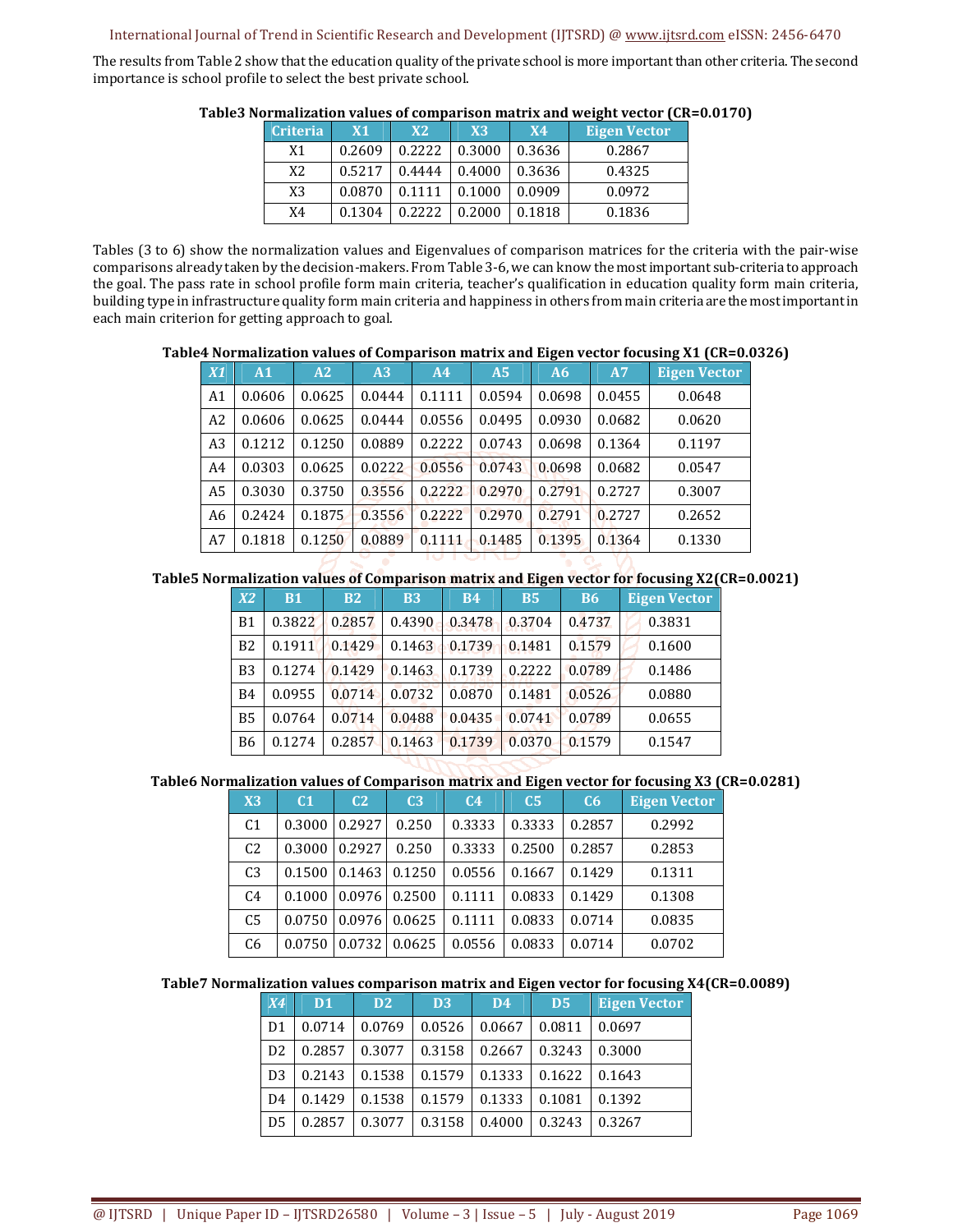| <b>Criteria</b> | S <sub>1</sub> | <b>S2</b> | <b>S3</b> | <b>S4</b> | <b>S5</b> | CR    |
|-----------------|----------------|-----------|-----------|-----------|-----------|-------|
| A1              | 0.334          | 0.17      | 0.078     | 0.325     | 0.093     | 0.039 |
| A2              | 0.156          | 0.287     | 0.078     | 0.095     | 0.384     | 0.056 |
| A <sub>3</sub>  | 0.182          | 0.065     | 0.437     | 0.261     | 0.055     | 0.044 |
| A4              | 0.143          | 0.414     | 0.098     | 0.24      | 0.105     | 0.039 |
| A5              | 0.147          | 0.07      | 0.311     | 0.078     | 0.393     | 0.031 |
| A6              | 0.34           | 0.132     | 0.067     | 0.119     | 0.342     | 0.047 |
| A7              | 0.137          | 0.079     | 0.257     | 0.075     | 0.451     | 0.008 |
| <b>B1</b>       | 0.384          | 0.102     | 0.203     | 0.108     | 0.203     | 0.002 |
| B <sub>2</sub>  | 0.273          | 0.457     | 0.089     | 0.072     | 0.108     | 0.011 |
| B <sub>3</sub>  | 0.156          | 0.077     | 0.195     | 0.487     | 0.085     | 0.021 |
| B4              | 0.091          | 0.053     | 0.182     | 0.342     | 0.331     | 0.006 |
| <b>B5</b>       | 0.331          | 0.316     | 0.133     | 0.151     | 0.07      | 0.03  |
| <b>B6</b>       | 0.278          | 0.474     | 0.121     | 0.077     | 0.05      | 0.02  |
| C <sub>1</sub>  | 0.331          | 0.125     | 0.161     | 0.065     | 0.318     | 0.008 |
| C <sub>2</sub>  | 0.144          | 0.068     | 0.449     | 0.273     | 0.066     | 0.016 |
| C3              | 0.16           | 0.297     | 0.06      | 0.424     | 0.058     | 0.035 |
| C <sub>4</sub>  | 0.141          | 0.071     | 0.336     | 0.078     | 0.373     | 0.022 |
| C5              | 0.159          | 0.445     | 0.042     | 0.291     | 0.064     | 0.03  |
| C <sub>6</sub>  | 0.301          | 0.118     | 0.171     | 0.137     | 0.273     | 0.048 |
| D <sub>1</sub>  | 0.318          | 0.071     | 0.318     | 0.17      | 0.124     | 0.025 |
| D <sub>2</sub>  | 0.255          | 0.462     | 0.112     | 0.062     | 0.109     | 0.009 |
| D <sub>3</sub>  | 0.317          | 0.07      | 0.246     | 0.274     | 0.093     | 0.048 |
| D <sub>4</sub>  | 0.094          | 0.058     | 0.094     | 0.401     | 0.354     | 0.01  |
| D <sub>5</sub>  | 0.27           | 0.458     | 0.141     | 0.059     | 0.072     | 0.011 |

**Table8 Eigen values for each alternative by determining CR** 

By applying AHP, the decision-makers compare 5 private schools: S1, S2, S3, S4, and S5, taking into consideration every one of the twenty-four (24) established criteria. The results are shown in Table 7. CR values from Table 7 are < 5%, the comparison matrices making by decision-maker are accepted. **Development** 

#### **RANKING RESULTS**

The overall priorities for each private school can be calculated after completed all pair-wise comparisons from the main 4 criteria to the alternative level of the hierarchy. The study results for school profile criteria show that S5 has the highest priority and the profile is higher than the other 4 schools. The results are showing that for education quality criteria, S1, for infrastructure quality criteria, S3 and for other criteria, S2, are higher than other schools. The final priority results are shown in Table 8.

| <b>Table9 Final priority results</b> |           |           |                |           |           |  |  |  |  |
|--------------------------------------|-----------|-----------|----------------|-----------|-----------|--|--|--|--|
| <b>Criteria</b>                      | <b>S1</b> | <b>S2</b> | S <sub>3</sub> | <b>S4</b> | <b>S5</b> |  |  |  |  |
| X1                                   | 0.06117   | 0.03613   | 0.06108        | 0.03909   | 0.0892    |  |  |  |  |
| X <sub>2</sub>                       | 0.12401   | 0.09611   | 0.07116        | 0.0766    | 0.06457   |  |  |  |  |
| X3                                   | 0.02081   | 0.01463   | 0.02369        | 0.01915   | 0.01896   |  |  |  |  |
| X4                                   | 0.04626   | 0.05743   | 0.02851        | 0.02769   | 0.02373   |  |  |  |  |
| Total                                | 0.25226   | 0.2043    | 0.18444        | 0.16254   | 0.19646   |  |  |  |  |



Fig. 2: Overall priorities of five schools.